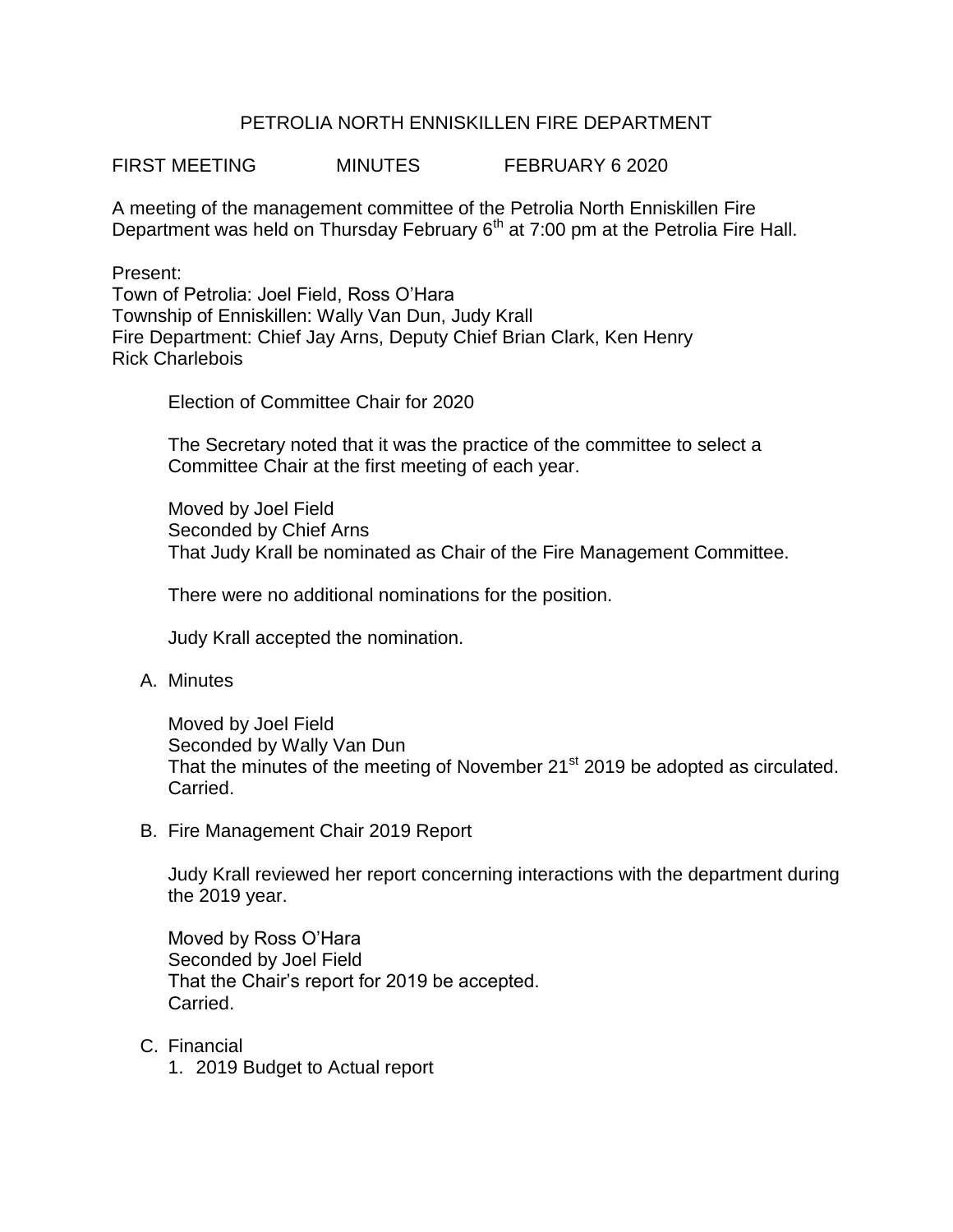Chief Arns and Rick Charlebois reviewed the 2019 financial report for the department.

Chief Arns noted that inspection fees were collected in 2019 increasing the department revenues.

Chief Arns reported that there were three students hired in 2019.

It was noted that legal expenses and equipment maintenance were above budget estimates in 2019.

It was reported that there were additional radio expenses that carried over into 2019 associated with the updating of the radio system in 2018.

It was indicated that these expenses would not be recurring in 2020.

Chief Arns reported that at present 8 SCBA had been purchased for the department with an additional 8 to be purchased in the future. He reported that the update on the department's fire reporting software would not proceed due to a revaluation of the usability of the previously recommended software.

Moved by Joel Field Seconded by Wally Van Dun That the 2019 fire department financial report be accepted. Carried.

D. 2019 Annual Fire Department Report

Chief Arns circulated additional information at the meeting for the committee to review. Chief Arns discussed the number of calls in 2019 by municipality and by type. A discussion took place in regards to the number of medical calls responded to by the department.

Chief Arns reported on the response time of the department. He discussed the reduction of the time required for the Communications Center to dispatch fire services with the new dispatch system. He noted that the department would try to find ways to improve response times.

Chief Arns reported on the hours of training of the firefighters.

Chief Arns noted that there were not any consistent false alarm sites in the fire area.

Moved by Ross O'Hara Seconded by Joel Field That the 2019 annual report for the fire department be accepted. Carried.

E. Report on Training Center usage

Chief Arns reported that the department was using the building for training.